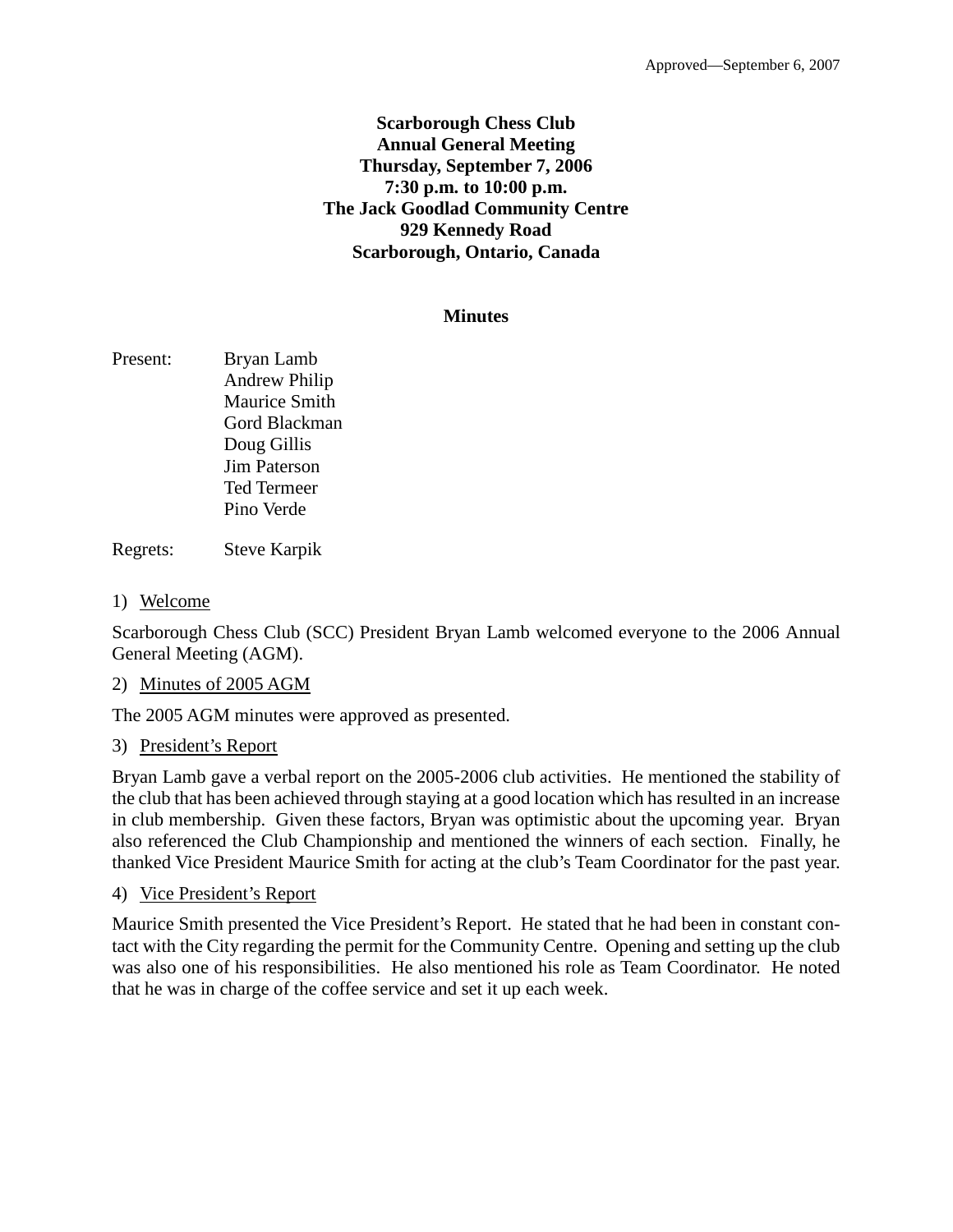# 5) Treasurer's Report

Treasurer Andrew Philip presented his report. Highlights include:

Total Revenue: \$2,067.00 Total Expenses: \$2,657.32 Net loss: \$580.32 Bank Balance: \$1774.07

A motion was made to accept the Treasurer's Report. The motion was seconded and approved.

#### 6) Secretary's Report

Due to the absence of the Secretary, Steve Karpik, no Secretary's Report was presented.

- 7) Elections of Executive Committee Members
	- a) Election of President

Andrew Philip nominated Bryan Smith. Bryan was acclaimed as President for 2006-2007.

b) Election of Vice President

Jim Paterson nominated Maurice Smith. Maurice was acclaimed as Vice President for 2006-2007.

c) Election of Treasurer

Maurice Smith nominated Andrew Philip. Andrew was acclaimed as Treasurer for 2006-2007.

d) Election of Secretary

Jim Paterson nominated Steve Karpik. Steve was acclaimed as Secretary for 2006-2007.

e) Election of Special Officer

There was some discussion as to whether Bob Armstrong would accept a nomination as Special Officer. It was decided to leave the position vacant and Maurice would ask Bob if he was willing to accept.

- 8) New Business
	- a) Pairings

It was agreed that pairings would be made at 7:15 p.m. and games would start at 7:30 p.m. After the first week, anyone who did not show up without contacting an Executive member beforehand would be paired and his/her game would be forfeited and rated.

b) Clocks

Additional clocks would be purchased, with one being a digital clock for the first board. The number of clocks would be decided after the Treasurer reviewed the club's financial situation at an Executive meeting to be held before the end of September.

c) Computer

A new computer would be purchased for the club, if the Treasurer agreed that it could be budgeted for at the Executive meeting.